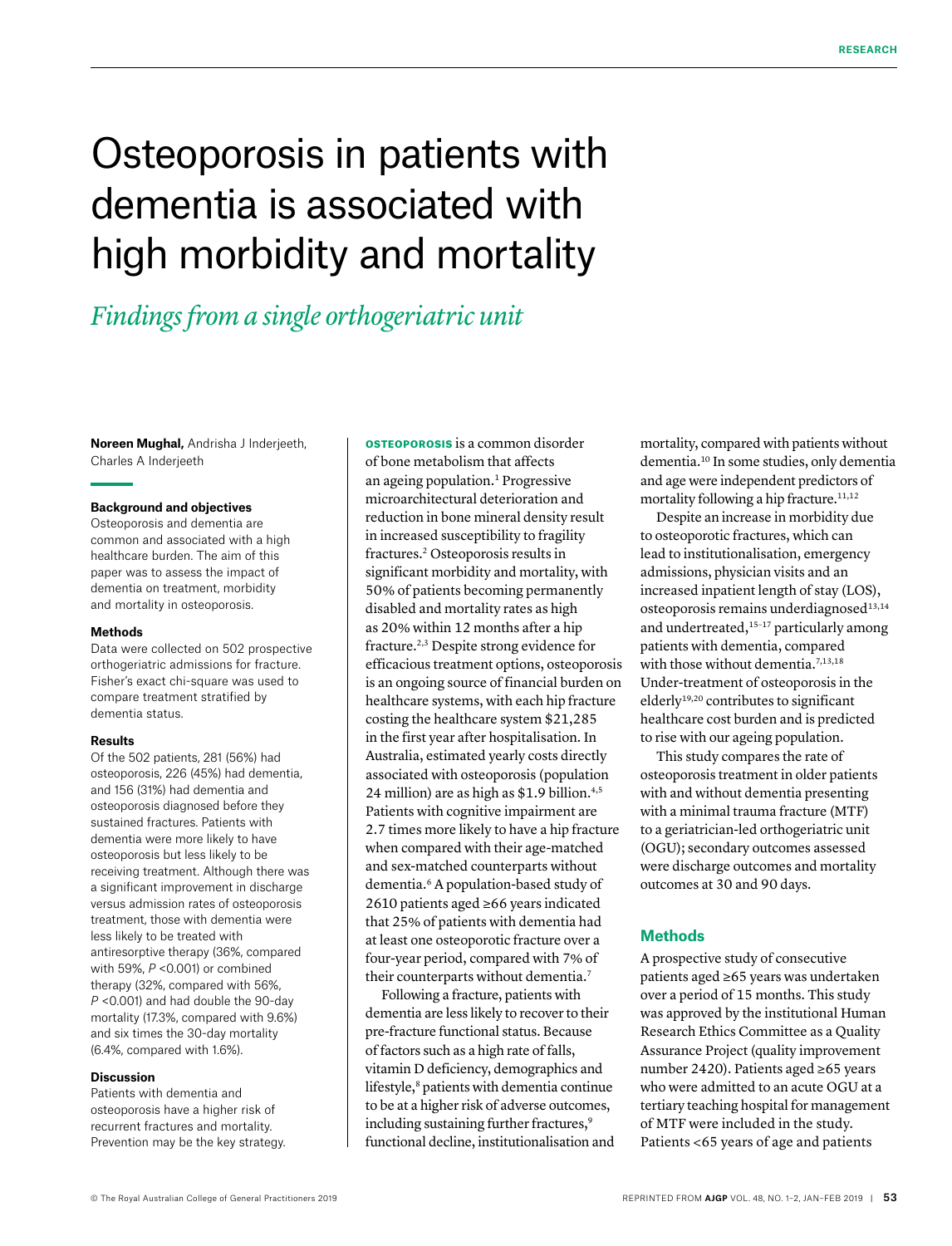with non-osteoporotic pathological fractures were excluded. All patients were under the combined care of an orthopaedic and geriatric medical team. Information was confirmed from interviews with the patient and carer (where appropriate), and review of hospital, general practice, pharmacy, radiology and medical records as required. All patients included in this study were managed by a single geriatric team, and all assessments and data collection were performed by a single assessor (NM, geriatric medicine trainee).

Demographics and clinical outcome parameters were recorded and included osteoporosis and dementia history, treatment, type of MTF (neck of femur [NOF] or non-NOF), operative versus conservative management, number and type of comorbidities, common postoperative complications, LOS, residential status and discharge destination. Patients were categorised on the basis of prior history of osteoporosis and dementia. These diagnoses were verified by the clinicians involved in providing care. Prior osteoporosis was defined by a clinical history of osteoporosis (bone mineral density [BMD] T-score of –2.5 or less) or MTF or osteoporosis treatment. Dementia diagnosis was verified by the geriatric team on the basis of a combination of clinical assessment on admission, past medical history and/ or active treatment. All patients had an Abbreviated Mental Test Score (AMTS) as a cognitive screening tool. AMTS is scored out of 10: a score of ≥7 indicates good cognitive function, 4–6 indicates mild to moderate dementia and <3 is consistent with advanced dementia.<sup>21</sup>

For statistical analysis, the study cohort was stratified into four groups: those with a history of prior osteoporosis, with and without dementia diagnosis; and those with no prior osteoporosis diagnosis, with and without dementia. Data were analysed using Statistical Package for the Social Sciences, version 18 (SPSS, INC, Chicago IL).

Patients' characteristics were described using prevalence for categorical variables, and mean and standard deviation for continuous variables. A chi-square test was used to determine the pre-fracture and post-fracture osteoporosis treatment

rate. Fisher's exact chi-square was used to compare admission versus discharge treatment stratified by dementia status.

# **Results**

The study cohort constituted 502 patients; 318 of these patients had a NOF fracture. The mean age of the study cohort was 82 years (± 9.53); 77% were >75 years of age. At the time of admission, 76%  $(n = 381)$  were living at home, either independently, with support provided by their families or formal community services. The remaining  $24\%$  (n = 121) were from either low-level care or nursing homes (Table 1).

Of the 502 patients, 226 (45%) had a dementia diagnosis with a mean AMTS score of 3.8 (± 2.25), and 281 (56%) had a prior diagnosis of osteoporosis on admission. A total of 156 (31%) had comorbid dementia and osteoporosis. Patients with dementia were more likely to have a prior diagnosis of osteoporosis than those without (56% versus 44%, *P* <0.001). The majority of cases (63%) admitted to the OGU with MTF had presented with a NOF fracture. Two-thirds (105/156) of those with comorbid dementia and osteoporosis pre-admission had presented with a NOF fracture. Overall, 72% (164/226) of those with a dementia diagnosis versus 56% (154/276) of those without a diagnosis of dementia presented with a hip fracture.

Approximately half of the cohort (238/502) had two or three comorbidities on admission. Common comorbidities included cardiovascular, respiratory, rheumatological and neurological disorders. Patients with dementia and prior osteoporosis history had a greater number of falls in the 12 months prior to admission. The main risk factors for falls were polypharmacy, osteoarthritis and neurological disorders. Average LOS was 20.26 (± 17.61) days.

# **Osteoporosis treatment prior to admission**

Overall, rates of osteoporosis treatment were low in those admitted with an MTF to the OGU. Only 28% of the total study population were on calcium supplements and 39% were on vitamin D supplements at the time of admission. Rates of other osteoporosis-specific medications (ie antiresorptive therapy [ART]) were even lower at 15%. The most commonly used osteoporosis medications were bisphosphonates (12%). The use of combination therapy, such as calcium, vitamin D and ART, was low at 9%. Table 1 shows the distribution of the patients' osteoporosis treatment on admission. Of those with established osteoporosis, 29% (84/281) were on no intervention at all on admission (ie no calcium, vitamin D or ART).

At admission, patients with comorbid osteoporosis and dementia were less likely to be on ART when compared with patients with osteoporosis without dementia (21% versus 33%; *P* <0.05). However, patients with comorbid osteoporosis and dementia were more likely to be on vitamin D, compared with those without dementia (70% versus 51%; *P* <0.005).

A greater number of patients with a prior history of osteoporosis were on calcium (45% versus 7%; *P* <0.001) and vitamin D supplements (62% versus 7%; *P* <0.001), compared with those without osteoporosis. In those with a diagnosis of osteoporosis, there was a higher rate of use of ART (26% versus 1%; *P* <0.001) and combination therapy (16.0% versus 0.5%; *P* <0.001), compared with those without osteoporosis.

# **Osteoporosis on discharge**

Overall rates of osteoporosis treatment improved significantly on discharge from the OGU. At discharge, 81% of the total study population were on calcium supplements, compared with 28% at admission, and 90% were on vitamin D supplements, compared with 39% on admission from admission (*P* <0.01). Rates of ART improved from 16% to 43%, and rates of ART combined with calcium and vitamin D therapy increased from 9% to 39% (*P* <0.01). Table 2 summarises the improvement in treatment rate across subgroups by osteoporosis and dementia category, compared with baseline.

Patients with a diagnosis of established osteoporosis prior to admission were more likely to receive treatments for osteoporosis on discharge. However,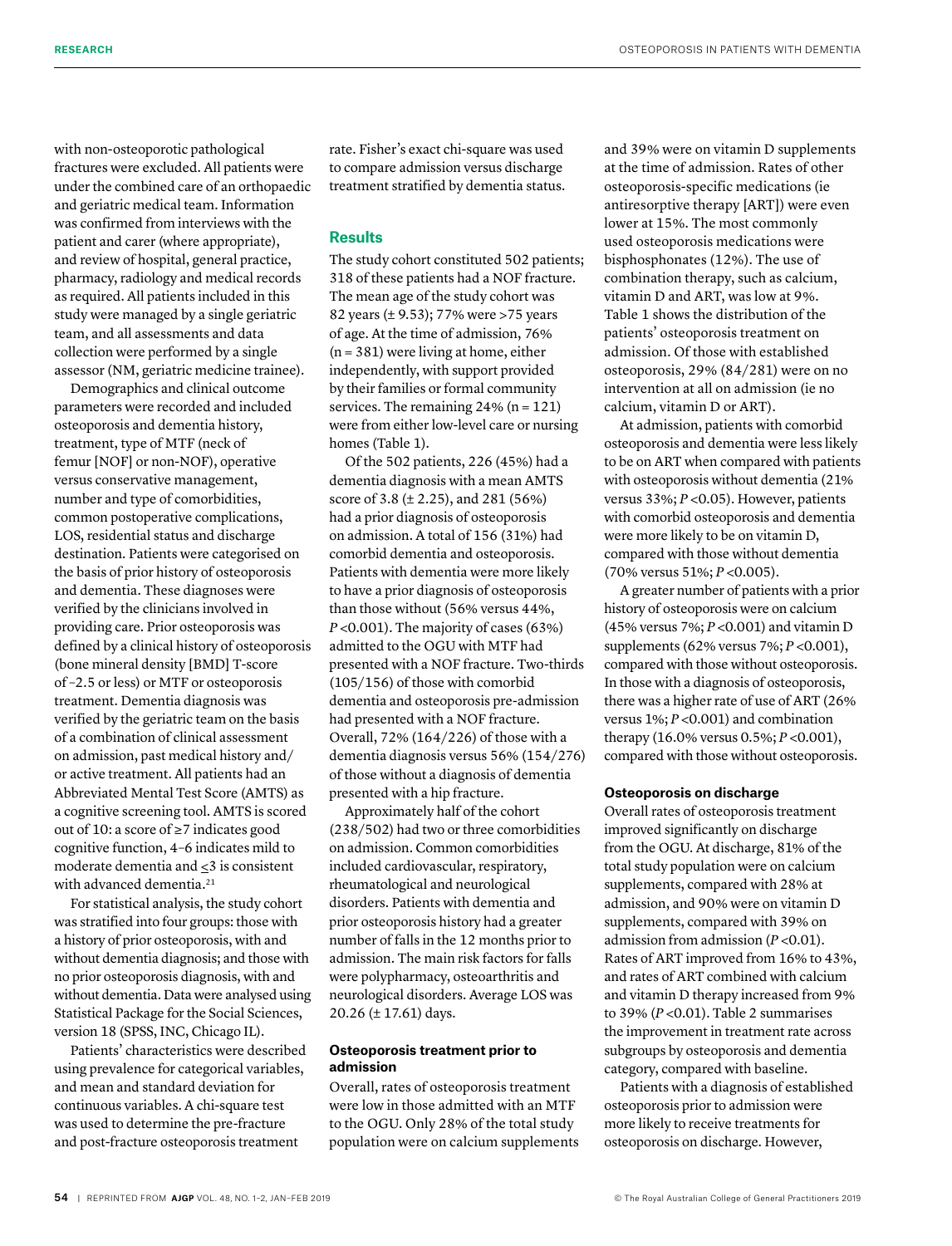treatment rates were higher in those without dementia, compared with those with dementia, when considering calcium (80% versus 94%) and vitamin D (92% versus 98%), with *P* <0.01 for both treatments. Patients with a diagnosis of established osteoporosis prior to admission who also had dementia were less likely to receive specific treatment such as

ART (36% versus 59%; *P* <0.01) or ART combined with calcium and vitamin D (32% versus 56%, *P* <0.01).

## **Discharge outcomes and mortality**

Although the total cohort of patients admitted with a fracture shifted to a greater level of need for care on discharge, patients with dementia were more likely

to be admitted from residential care or home-based supportive care. Mortality rates were higher at 30 and 90 days in patients with osteoporosis who also had dementia, compared with those without a diagnosis of dementia (1.6% versus 6.4% at 30 days; 9.6% versus 17.3% at 90 days), equating to a doubling of the mortality risk as early as 90 days (Table 3; Figure 1).

|                                                                   | Total ( $n = 502$ )<br>Dementia (n = 226)<br>Prior osteoporosis (n = 281) | No prior osteoporosis ( $n = 221$ ) |                 | Prior osteoporosis (n = 281) |                 |
|-------------------------------------------------------------------|---------------------------------------------------------------------------|-------------------------------------|-----------------|------------------------------|-----------------|
| <b>Study cohort</b>                                               |                                                                           | <b>No dementia</b>                  | <b>Dementia</b> | <b>No dementia</b>           | <b>Dementia</b> |
| <b>Study cohort</b><br>n (%)                                      | Total ( $n = 502$ )                                                       | 151 (30%)                           | 70 (14%)        | 125 (25%)                    | 156 (31%)       |
| Gender<br>n (%)                                                   | Female ( $n = 382$ )                                                      | 96 (25%)                            | 52 (14%)        | 108 (28%)                    | 126 (33%)       |
|                                                                   | Male ( $n = 120$ )                                                        | 55 (46%)                            | 18 (15%)        | 17 (14%)                     | 30 (25%)        |
| Age                                                               | Female $(n = 382)$                                                        | 78 (9.7)                            | 84 (9.1)        | 81 (9.2)                     | 87(7.7)         |
| Mean (SD)                                                         | Male ( $n = 120$ )                                                        | 77 (8.3)                            | 77 (8.3)        | 78 (11.1)                    | 86 (7.7)        |
| Age                                                               | ≤75 (n = 113)                                                             | 55 (49%)                            | 11 (10%)        | 35 (31%)                     | 12 (11%)        |
| n(%)                                                              | $>75$ (n = 389)                                                           | 96 (25%)                            | 59 (15%)        | 90 (23%)                     | 144 (37%)       |
| <b>Previous fracture</b>                                          | Total ( $n = 271$ )                                                       | $1(0\%)$                            | 7(3%)           | 116 (43%)                    | 147 (54%)       |
| <b>Admission MTF</b><br>$(n = 502)$                               | Non-NOF ( $n = 184$ )                                                     | 68 (37%)                            | 10(5%)          | 55 (30%)                     | 51 (28%)        |
|                                                                   | $NOF (n = 318)$                                                           | 84 (26%)                            | 59 (19%)        | 70 (22%)                     | 105 (33%)       |
| <b>AMTS</b> score                                                 | Mean (range)                                                              | $8.3(6-10)$                         | $4.2(0-7)$      | $8.02(6-10)$                 | $3.6(0-8)$      |
| <b>AChEl therapy</b>                                              | On AChEI ( $n = 18$ )                                                     | $0(0\%)$                            | 6 (33%)         | $0(0\%)$                     | 12 (67%)        |
|                                                                   |                                                                           | 133 (88%)                           | 58 (83%)        | 41 (33%)                     | 43 (28%)        |
| No osteoporosis treatment                                         |                                                                           | $P = 0.29$                          |                 | $P = 0.361$                  |                 |
| Calcium                                                           |                                                                           | 11 (7%)                             | 4(6%)           | 51 (41%)                     | 75 (48%)        |
|                                                                   |                                                                           | $P = 0.78$                          |                 | $P = 0.230$                  |                 |
| Vitamin D                                                         |                                                                           | 13 (9%)                             | 10 (14%)        | 64 (51%)                     | 109 (70%)       |
|                                                                   |                                                                           | $P = 0.24$                          |                 | $P = 0.002*$                 |                 |
| <b>ART</b>                                                        |                                                                           | 2(1%)                               | 1(1%)           | 41 (33%)                     | 33 (21%)        |
|                                                                   |                                                                           | $P = 1.00$                          |                 | $P = 0.030*$                 |                 |
| Combination osteoporosis treatment<br>(calcium + vitamin D + ART) |                                                                           | 1(1%)                               | $0(0\%)$        | 20 (16%)                     | 25 (16%)        |
|                                                                   |                                                                           | $P = 1.00$                          |                 | $P = 1.00$                   |                 |

**Table 1. Baseline demographic profile for osteoporosis and dementia status**

*AChEI, acetylcholinesterase inhibitor; AMTS, Abbreviated Mental Test Score; ART, antiresorptive therapy; MTF, minimal trauma fracture; NOF, neck of femur; SD, standard deviation*

*\*The Chi-square statistic is significant at the 0.05 level.*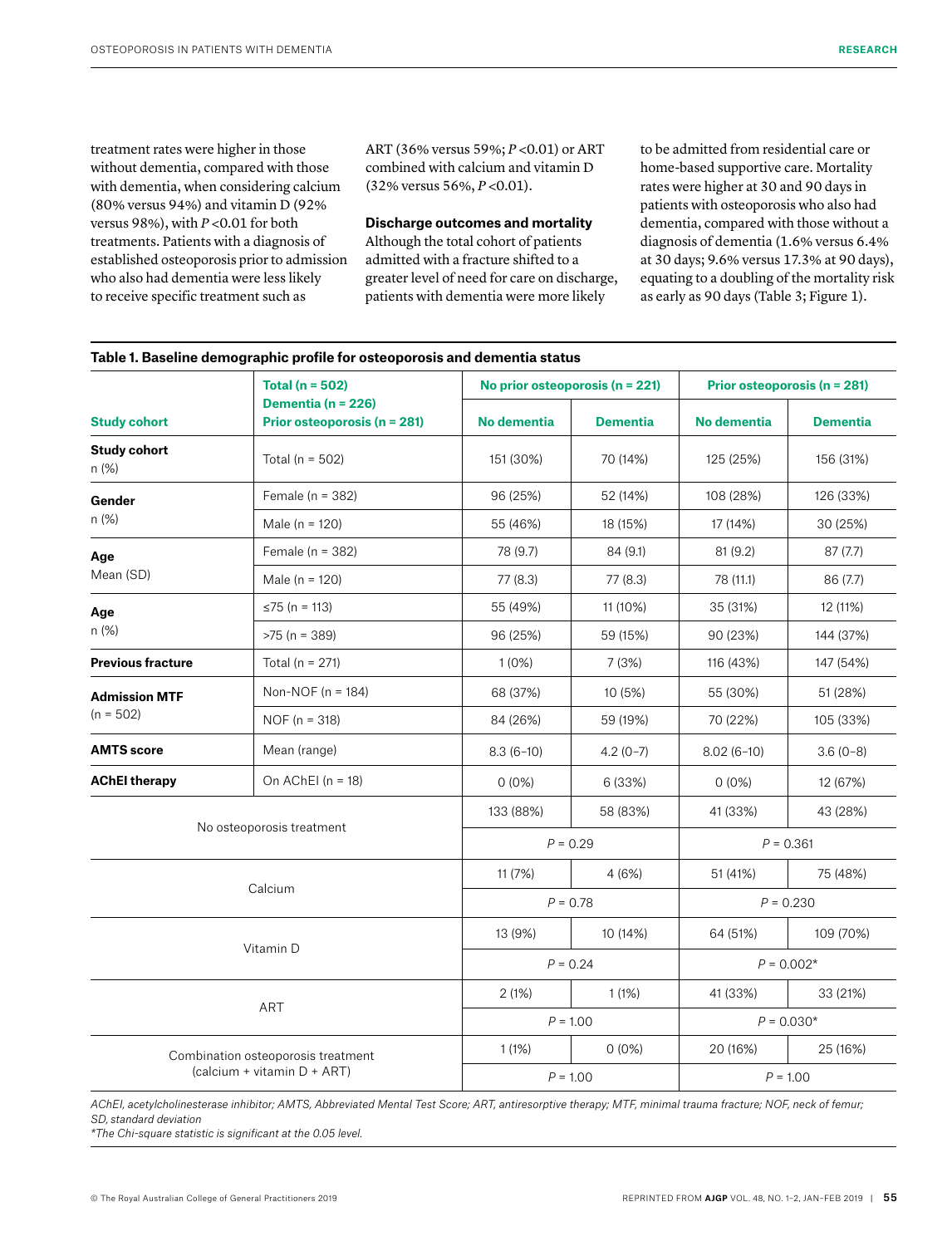# **Discussion**

This single-centre study in Australia concurs with the international published literature that the two most important risk factors for mortality in this cohort are age and a diagnosis of dementia. These results concur with Gleason et al in extrapolating that patients with dementia are more likely than those without dementia to have known osteoporosis prior to fracture (43.8%, compared with 37.7%, *P* <0.05).13 On admission to the OGU, more than half (56%) of patients presenting with MTF had known osteoporosis, and 55% of those with osteoporosis had a prior diagnosis of dementia.

In this older, frailer cohort, as expected, patients were less likely to have been assessed for, or offered, preventive strategies that are available for primary and secondary prevention. Treatment rates on admission in the study cohort were low for all modalities of treatment including calcium (28%), vitamin D (39%) and ART (15%). Under-treatment of patients with both osteoporosis and dementia was significantly higher that that of patients with osteoporosis alone for all classes of osteoporosis treatment.

Our study cohort represents a population at an increased risk of further fragility fractures because of their advanced age, frailty, high prevalence of dementia, increased number of falls and previous history of MTF. The study results showed that those with

prior osteoporosis and dementia were less likely to be on ART alone or ART combined with calcium and vitamin D supplements when compared with the non-dementia cohort. Our study confirms that these patients are more likely to present with a hip fracture (two-thirds) and are at higher risk of early mortality (90-day mortality close to the 12-month expected mortality in the general population following a hip fracture). Despite the high prevalence and potentially devastating impact of osteoporosis in patients with dementia, under-treatment has been extensively reported in numerous studies.7

Our results are consistent with previous studies in showing that patients with osteoporosis and dementia are more likely to be on calcium and vitamin D supplements, but less likely to be on ART when compared with their counterparts without dementia.<sup>7,13,22</sup> Underprescribing may be due to concerns about compliance with oral therapy, as well as estimated shorter life expectancy for patients with dementia. Use of calcium and vitamin D supplements may also have been influenced by the uncertainty around the cardiovascular risk and osteoporosis benefit of these supplements. Initiation of ART with simpler dosing and shorter time to onset, or parenteral alternatives, could be beneficial in this patient subset. Examples of these include enteric-coated preparations that remove the need to

fast, subcutaneous denosumab or annual zoledronic acid infusions.23

In our study, higher 90-day mortality occurred in patients with dementia who were, by definition, frailer, such as those who were older and had a history of hip fracture, prior osteoporosis and poor functional status compared with those who survived. Therefore, dementia appears to be a marker of frailty and osteoporotic fracture risk. These patients were the frailest population at high risk of all-cause mortality; therefore, mortality may have not been prevented at the advanced stages. These findings are consistent with the published findings that age, dementia and frailty are the most important factors predicting mortality after fracture admission.

This study shows that patients with osteoporosis and dementia are at a higher risk of morbidity and mortality, increasing dependence and higher care. It may be too late to consider intervention at this stage in the majority, and the goal should be for primary or secondary prevention prior to admission with fracture to prevent this presentation and the healthcare burden associated with this admission.

The strength of this study is that it was a prospective study with a quality assurance design that included a large cohort, and a single 'observer' collecting all included data. All patients aged ≥65 years who were admitted were included in the study. A comprehensive set of patient data was

| <b>Treatment status</b> | No osteoporosis ( $n = 221$ ) |                        | Osteoporosis (n = 281)<br><b>Dementia status</b> |                            |                                |             |
|-------------------------|-------------------------------|------------------------|--------------------------------------------------|----------------------------|--------------------------------|-------------|
|                         | <b>Dementia status</b>        |                        |                                                  |                            |                                |             |
|                         | No dementia<br>$(n = 151)$    | Dementia<br>$(n = 70)$ | P value                                          | No dementia<br>$(n = 125)$ | <b>Dementia</b><br>$(n = 156)$ | P value     |
| No treatment            | 19 (13%)                      | 10 (14%)               | $P = 0.831$                                      | 2(2%)                      | 8(5%)                          | $P = 0.193$ |
| Calcium                 | 117 (77%)                     | 49 (70%)               | $P = 0.245$                                      | 117 (94%)                  | 125 (80%)*                     | $P = 0.002$ |
| Vitamin D               | 127 (84%)                     | 59 (84%)               | $P = 1.000$                                      | 122 (98%)                  | 143 (92%)*                     | $P = 0.002$ |
| <b>ART</b>              | 50 (33%)                      | 17 (24%)               | $P = 0.210$                                      | 74 (59%)                   | 56 (36%)*                      | $P = 0.000$ |
| Combination             | 44 (29%)                      | 16 (23%)               | $P = 0.417$                                      | 70 (56%)                   | 50 (32%)*                      | $P = 0.000$ |

*\* The chi-square statistic is significant at the 0.05 level*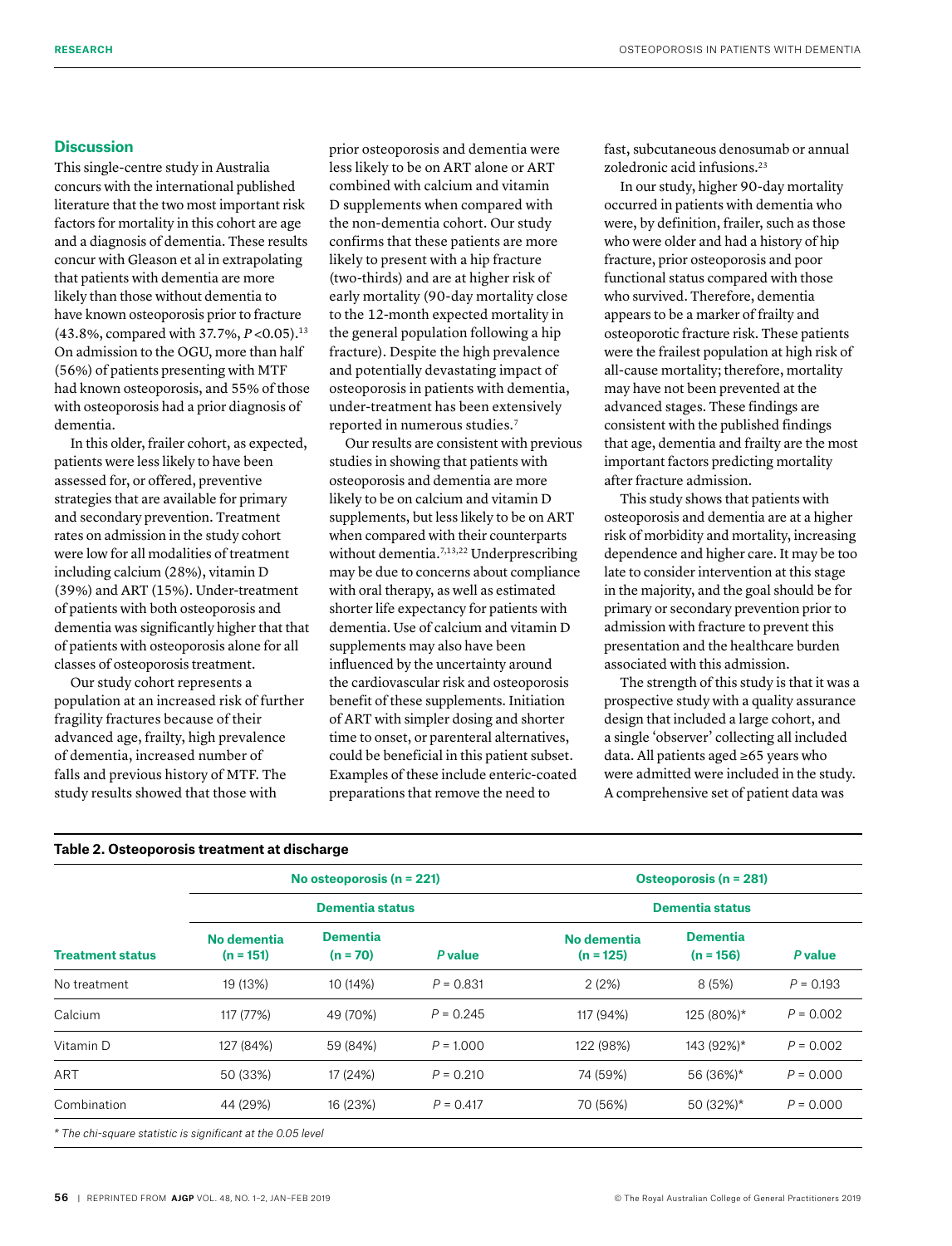collected and collated prospectively, followed by a robust analysis and statistical validation of results.

A potential limitation of this study is that osteoporosis and dementia were defined on the basis of patients' history, case notes and clinical assessment. This is subject to reporter bias. In addition, in clinical practice it is not always possible to verify the accuracy of previous documentation. However, this was compensated for by using multiple information sources and assessment by

a geriatrician-led team to verify these diagnoses, which is arguably the gold standard.

This study is based on the audit of a single orthogeriatric unit. We were unable to determine the reasons why these patients were not 'managed' in terms of osteoporosis risk. Pre-existing frailty, comorbidity and patient choice may have been factors. There may be similar reasons for the difference in management of the two groups on the OGU. Furthermore, it may not reflect the standard of care in other



**Figure 1.** Discharge and mortality outcomes in patients with and without dementia CS, Community Care Support Program; FS, family support; NH, nursing home; TCP, Transitional *Care Program*

similar settings and orthogeriatric care in terms of community-based preventive management and OGU intervention, which may account for the high morbidity. However, these findings are consistent with the published literature, which suggests this study does reflect existing practice that warrants improvement.

Another limitation of this study was that a number of patients were transferred to external hospitals with limited follow-up opportunity during the duration of the study. Further update of patient data could further enhance study outcomes.

# **Conclusion**

This study shows a setting in which there is a low rate of treatment of older, frailer patients who are at a high risk of fracture, including those with demonstrated osteoporosis, prior fracture, dementia and falls risk. It would be useful to audit this in other similar Australian settings. It is reassuring that in a geriatrician-led OGU, overall osteoporosis treatment rate improved significantly post-MTF. However, in this cohort it may be a case of 'too little, too late', and it may be more realistic to aim for prevention rather than a cure. Pre-emptive intervention with known effective therapies in these high-risk patients prior to presentation with a fracture may have prevented at least some of these unnecessary, painful and costly admissions.

| Table 3. Discharge and mortality outcomes in patients with and without dementia |  |  |
|---------------------------------------------------------------------------------|--|--|
|                                                                                 |  |  |

|                             | Osteoporosis no dementia (n = 125) |              | Osteoporosis with dementia (n = 156) |              |  |
|-----------------------------|------------------------------------|--------------|--------------------------------------|--------------|--|
| <b>Residential status</b>   | <b>At admission</b>                | At discharge | <b>At admission</b>                  | At discharge |  |
| Home                        | 77 (61.6%)                         | 18 (14.4%)   | 8(5.1%)                              | 1(0.6%)      |  |
| Home with family support    | 17 (13.6%)                         | 30 (24.0%)   | 29 (18.6%)                           | 6(3.8%)      |  |
| Home with community support | 26 (20.8%)                         | 28 (22.4%)   | 36 (23.1%)                           | 23 (14.7%)   |  |
| Hostel                      | 4 (3.2%)                           | 2(1.6%)      | 22 (14.1%)                           | 12 (7.7%)    |  |
| Nursing home                | $1(0.8\%)$                         | 3(2.4%)      | 61 (39.1%)                           | 59 (37.8%)   |  |
| Transitional care program   |                                    | 9(7.2%)      |                                      | 10 (6.4%)    |  |
| Other hospital              |                                    | 21 (16.8%)   |                                      | $8(5.1\%)$   |  |
| 30-day mortality            |                                    | 2(1.6%)      |                                      | $10(6.4\%)$  |  |
| 90-day mortality            |                                    | 12 (9.6%)    |                                      | 27 (17.3%)   |  |